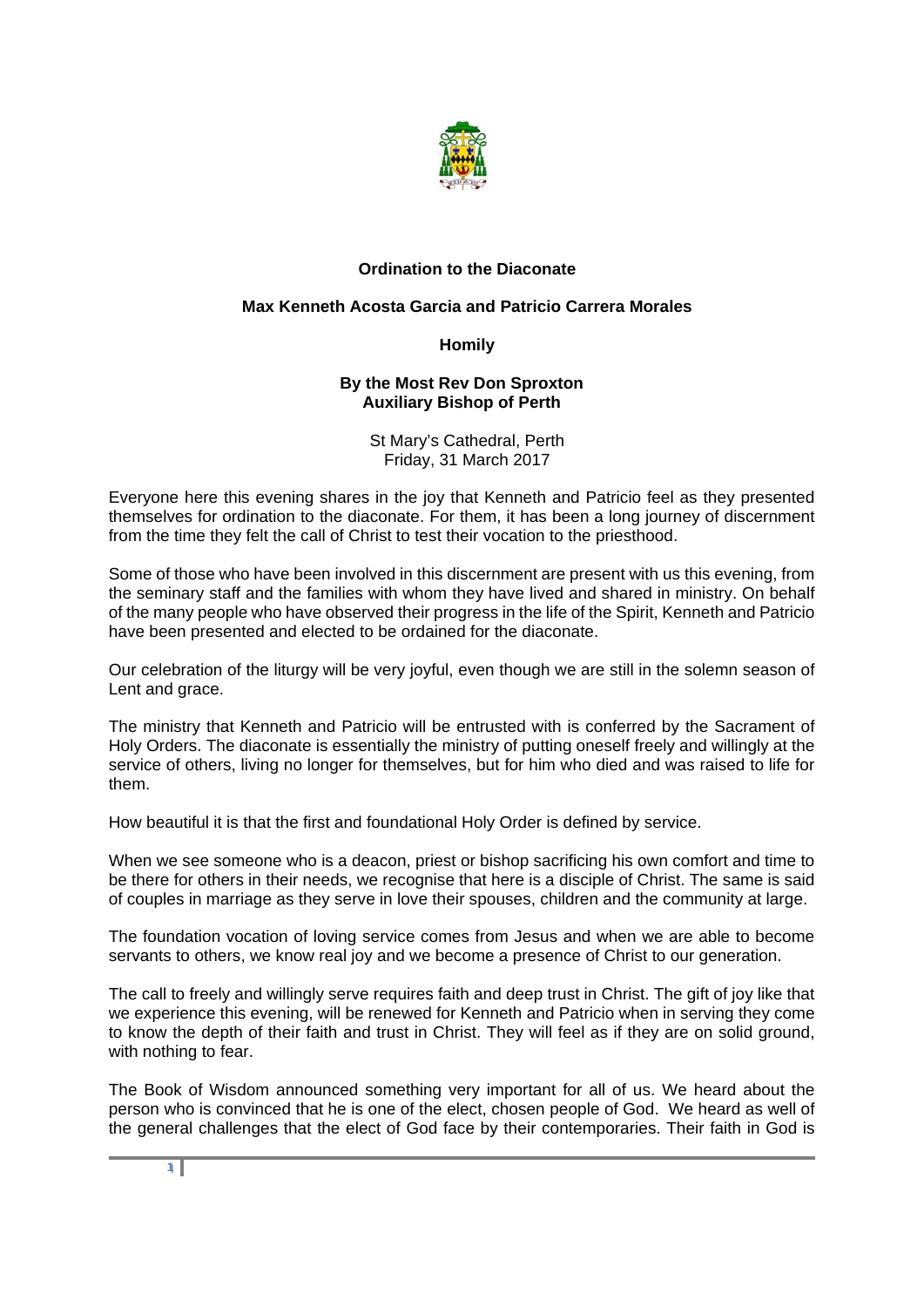

ridiculed and they find that they are restricted in expressing their views, especially their views about God and their experience of God's activity in their lives, which were illuminated by the Word of God.

Just before the coming of Jesus, there was growing prejudice against the Jews because of their claims that they had knowledge of God. The prevailing culture, the Greek culture, considered these claims to be pretentious. How could such a backward, uneducated people have anything to say about God? The faithful Jew experienced similar ridicule from his own.

The experiences of the Jews, written in Alexandria in Egypt, have become the Book of Wisdom, and foreshadowed, quite astonishingly, the life of Jesus. He was to be rejected, his message of hope dismissed and measures taken to destroy all trace and memory of him.

In the estimation of his own people, Jesus was of the common people, uneducated in the technical knowledge of the scriptures and unskilled in the Law. In reality, the Pharisees could not join Jesus on the level of faith and knowledge of God he displayed in the Word of God. How could they be: Jesus is the Word of God, the living Word. The Word of God is a person and can be encountered directly from living.

The Gospel for this day of Lent helps us to understand the difference and authority of Jesus' teaching. John says that Jesus cried out. You do not cry out when giving some academic explanation of a scriptural text. In crying out, Jesus is proclaiming the truth as a prophet would, with an authority that he possessed because of his communion with his Father.

The deacon has many duties of service to the Christian community. Foremost is the ministry of the Word. This ministry is described by the Church as being as much a ministry of service as is the ministry of charity.

Kenneth and Patricio, you have been schooled in the ministry of the Word through learning how to hear the Father speaking to you in your experiences of life. The scriptures have shown how your experiences of the ways of God are paralleled in the life of Jesus. This has built your hope: it has been the reason for your hope.

It is the knowledge of God that, if you are prepared to share it with others, can give hope to the people who are living without hope. The culture within which the People of God journeys today has many good things, but there are disturbing elements that threaten the human spirit truly flourishing. The ministry of the Word, especially proclaimed by your living with and in Christ, will be the most effective means of renewing hope in the hearts of the people you are called to serve.

So, Kenneth and Patricio, do not be afraid: have courage. Be the voice of Christ for people who have lost sight of God and goodness.

Let your ministry in preaching, celebrating Baptisms and Marriages be further ways in which you seek to serve to the very best of your abilities.

May you be ready to be with the people in their final hours of struggle in dying, by bringing to them Viaticum and the comfort of your presence.